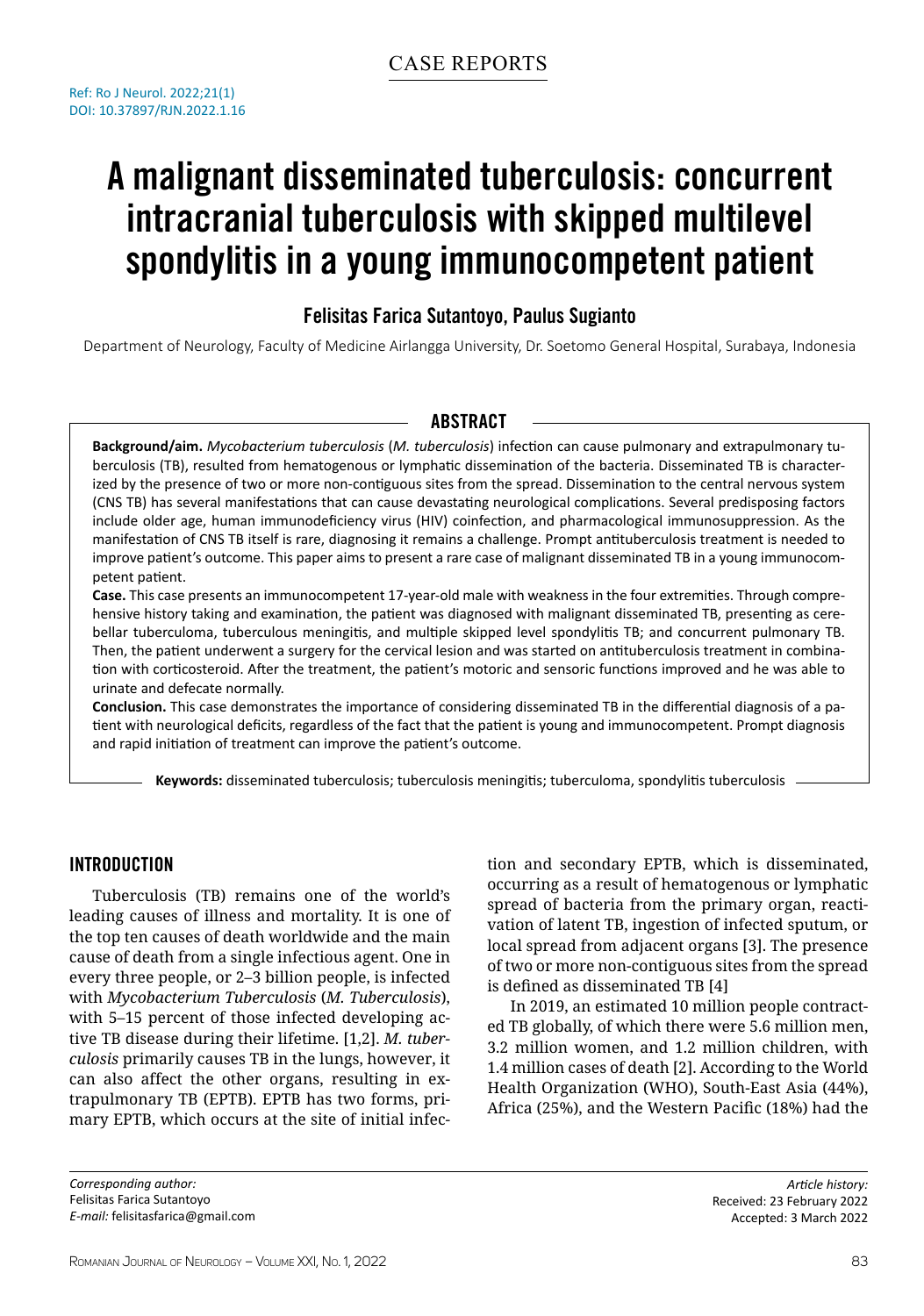highest percentages of people diagnosed with TB in 2019, with smaller percentages in the Eastern Mediterranean (8.2%), the Americas (2.9%), and Europe (2.5%). India (26%), Indonesia (8.5%), China (8.4%), the Philippines (6.0%), Pakistan (5.7%), Nigeria (4.4%), Bangladesh (3.6%), and South Africa (3.6%) contributed for two-thirds of the global total [5]. Indonesia had an estimated 845,000 cases of TB with 93,000 death in 2018. TB is the fourth leading cause of mortality in the whole country and is the leading cause of death from a communicable disease among Indonesians aged 15 to 49. Only 569,865 (67%) of the estimated 845,000 cases reported in 2018 with the remaining one third was either undetected or diagnosed but not reported to the National Tuberculosis Program (NTP) [6].

The mechanism by which disseminated TB occurs is still unknown. One theory says that the lung infection causes the epithelial layer of alveolar cells to erode, allowing the infection to migrate into pulmonary vein. The bacteria pass through the left side of the heart and then, systemic circulation, where it multiplies, resulting in systemic disseminated TB. Clinical manifestation of disseminated TB ranges from constitutional symptoms, such as fever, weight loss, and night sweats to various clinical signs and symptoms of organ failure, depending on the organ involved [4].

It is a potentially fatal variant of TB caused by large lymphohematogenous spread of *M. tuberculosis* bacilli. Delayed presentation is linked to a higher death rate, emphasizing the significance of early antituberculosis treatment [7].

This paper aims to report a case of malignant disseminated TB in young immunocompetent patient.

#### Case report

A 17-year-old male was admitted to the hospital with weakness in the four extremities. The complaint began 3 months before admission, starting from the right side of the body. One month before, weakness was also felt on the left side of the body, accompanied with lump on the low back and low back pain which was aggravated in supine position. Therefore, the patient slept on either of his side and could not rise from the bed. The patient also complained of headache and fever since the last 3 months before admission, cough and weight loss since the last 6 months before admission, shortness of breath since the last 2 weeks before admission, and numbness from the neck down to the toes. Urination and defecation had been difficult for the past week; hence, urine catheter must be placed.

On physical examination, the patient was found to be anemic and there was nuchal rigidity in neurological examination. The patient's motoric function was 222233/333444 for the upper extremities and 33344/33444 for the lower extremities. Hyperreflexia was found on both sides. Pathological reflexes, including Hoffman, Tromner, Babinski, and Chaddock reflexes were found to be positive bilaterally. A gibbus was found on the physical examination of the vertebral column (Figure 1).



FIGURE 1. Lump (gibbus) on the lower back of the patient

Complete blood count, comprehensive metabolic panel, chest radiograph, head and cervical computed tomography with contrast, thoracal magnetic resonance imaging with contrast were performed. There was decreased haemoglobin, increased white blood cell count, decreased albumin, and increased erythrocyte sedimentation rate (ESR). Hepatitis B surface antigen (HBSAg) and human immunodeficiency virus (HIV) examination showed non-reactive results.

Chest x-ray showed blunting of the costophrenic angle and air fluid level, suggesting pleural effusion on the right side (Figure 2). Meanwhile, CT-scan of the head showed hypodense lesion in the size of 1.23 cm x 1.79 cm x 0.94 cm with rim contrast enhancement and perifocal edema in the cortex-subcortex of left cerebellar hemisphere, suggesting a tuberculoma (Figure 3).



FIGURE 2. Chest x-ray showed pleural effusion on the right side of the lung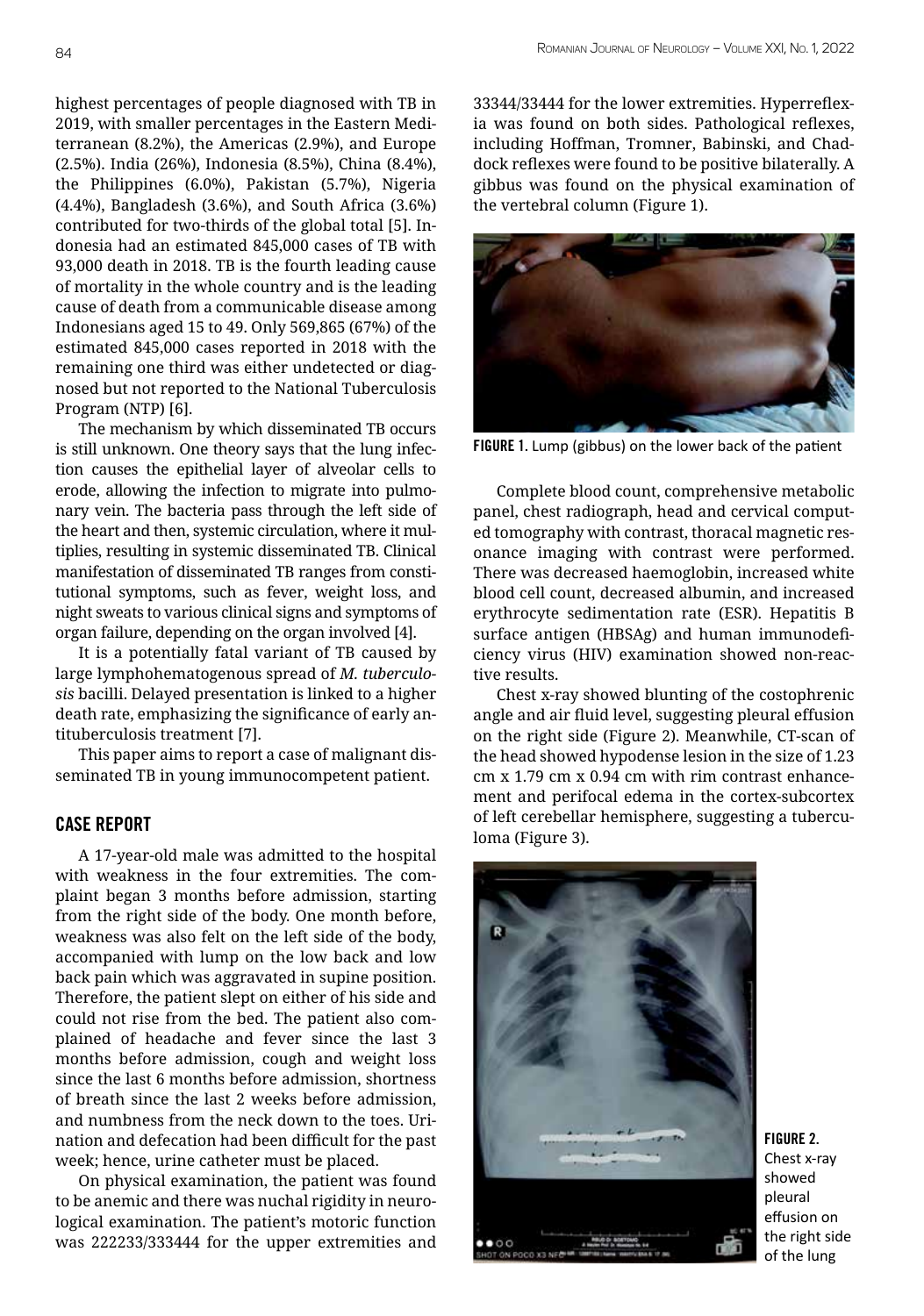

FIGURE 3. CT scan of the head suggesting a tuberculoma in the cortex-subcortex of the left cerebellar hemisphere with perifocal edema

On whole spine Magnetic Resonance Imaging (MRI) (Figure 4), destruction of the anterior aspect of the corpus vertebrae C2-C4 with intraosseous abscess and paravertebral soft tissue mass, forming a 3.6 cm x 3.6 cm x 4.7 cm abscess at C2-C4 level which was hypointense on T1WI, hyperintense on T2WI, restricted diffusion area on DWI, with rim contrast enhancement was found. The mass extends to the epidural causing severe spinal cord compression, severe left and right foramina stenosis as high as C2- C4 level, and myeloedema at C2-C3 level which is slightly hyperintense on T1WI and hyperintense on T2WI. There were lesions with the same characteristics in the corpus vertebrae C7, T2 and T3, T9 and T10, accompanied by a paravertebral soft tissue mass that formed an abscess at T2-T3, T8-T9 and T9- T10 level that extended and caused severe foraminal stenosis. Severe destruction of the anterior to posterior aspect with compression of the corpus vertebrae L3-L5 was also found, with an intraosseous abscess and the surrounding paravertebral soft tissue mass forming an abscess at the level of L1-L5, compressing adjacent spinal cord.

The patient was diagnosed with tuberculous spondylitis, left cerebellar tuberculoma, tuberculous meningitis, and lung TB. Surgery was done to fix the cervical lesion followed by gene Xpert and pathology examination on the tissue biopsy after the surgery of the cervical lesion. Cervical radiograph post-surgery in (Figure 5).

Two months after surgery, the patient's motoric function was 44333/33344 for the upper extremities and 55554/45555 for the lower extremities. Sensory deficit was reduced to hypesthesia at T3-T4 level. Complaint of pain on the neck decreased and the patient was able to urinate and defecate normally. Screening for other blood-borne viruses such as hepatitis B and C, as well as assessing nutritional status, blood pressure, blood sugar, and encouraging smoking cessation, can also be highlighted during clinical care as part of a package of person-related health management.

#### **DISCUSSION**

This paper presents an immunocompetent 17-year-old male with clinical abnormal motoric function upper extremities and lower extremities and having gibbus. Gibbus deformities are characterized by anterior collapse of one or more vertebral bodies resulting in kyphosis cause from spinal infections after tuberculosis [8]. Headache, fever, cough, weight loss, shortness of breath and numbness from the neck down to the toes is a classic clinical presentation of pulmonary TB. This infection of pulmonary TB is defined as tuberculosis of the lung parenchyma and the tracheobronchial tree only. Manifestation in adults should be distinguished from post-primary pulmonary TB, which is the most frequent TB. The classic clinical features of pulmo-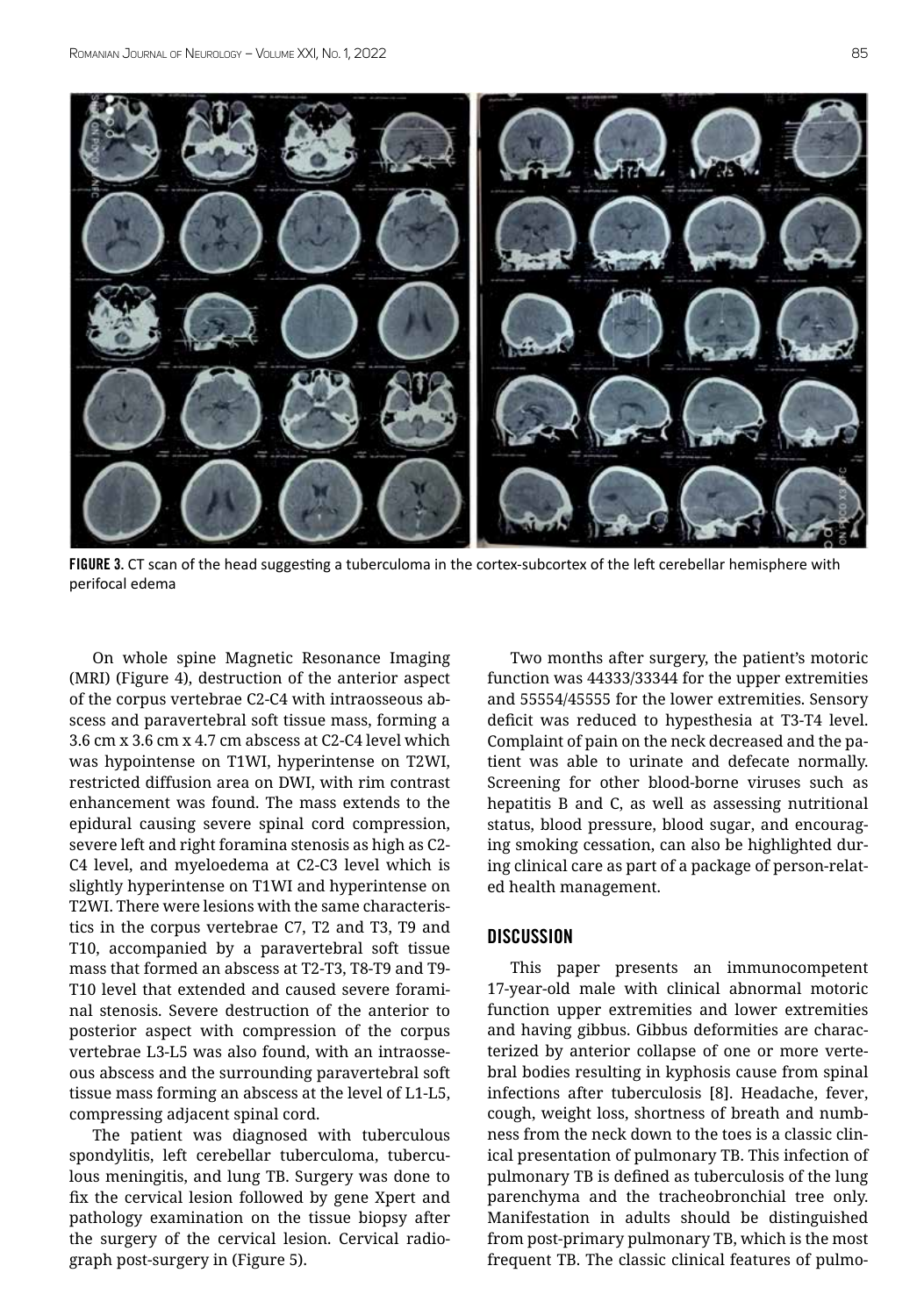

FIGURE 4. MRI examination of the whole spine showing destruction of corpus vertebrae at C2-C4, C7, T2-T3, T9-T10, and L3-L5 level with intraosseous abscess and paravertebral soft tissue mass that extends to the epidural causing severe spinal cord compression

nary TB include chronic cough, sputum production, appetite loss, weight loss, fever, night sweats, and hemoptysis. Someone presenting with any of these symptoms should be suspected of having TB. If they are or were known to be in contact with infectious TB, they are even more likely to be suffering from TB [9].

This patient diagnosed with malignant disseminated TB despite being immunocompetent without any history of HIV infection, malignancy, or autoimmune disease. Disseminated TB accounts for 1 to 3% of all TB cases with predisposing factors such as old age, history of infections in childhood, HIV infection, alcohol abuse, diabetes, chronic kidney or liver failure, organ transplant, pharmacological immunosuppression, pregnancy, and symptoms lasting over 12 weeks [10,11]. Central nervous system TB (CNS TB) accounts for 1 to 5% of all patients with TB

and occurs in 10% of patients with AIDS-related TB. CNS TB can be manifested as tuberculous meningitis, tuberculoma of the CNS, tuberculous brain abscess, and spinal TB. Spinal TB itself consists of extradural and intradural tuberculous spinal infection. Extradural tuberculous spinal infection can manifest as spondylitis, paraspinal, and epidural abscess [12].

CNS TB manifestations that can be found in our patient is cerebellar tuberculoma, tuberculous meningitis, and tuberculous spondylitis in spite of the absence of predisposing factors. The spread of mycobacteria to the CNS results in the formation of granulomatous foci that can manifest as tuberculous meningitis or as tuberculoma depending on whether the infection spreads into the subarachnoid space or is contained by a granulomatous inflammatory reaction [12]. Tuberculous meningitis is a serious infection of the central nervous system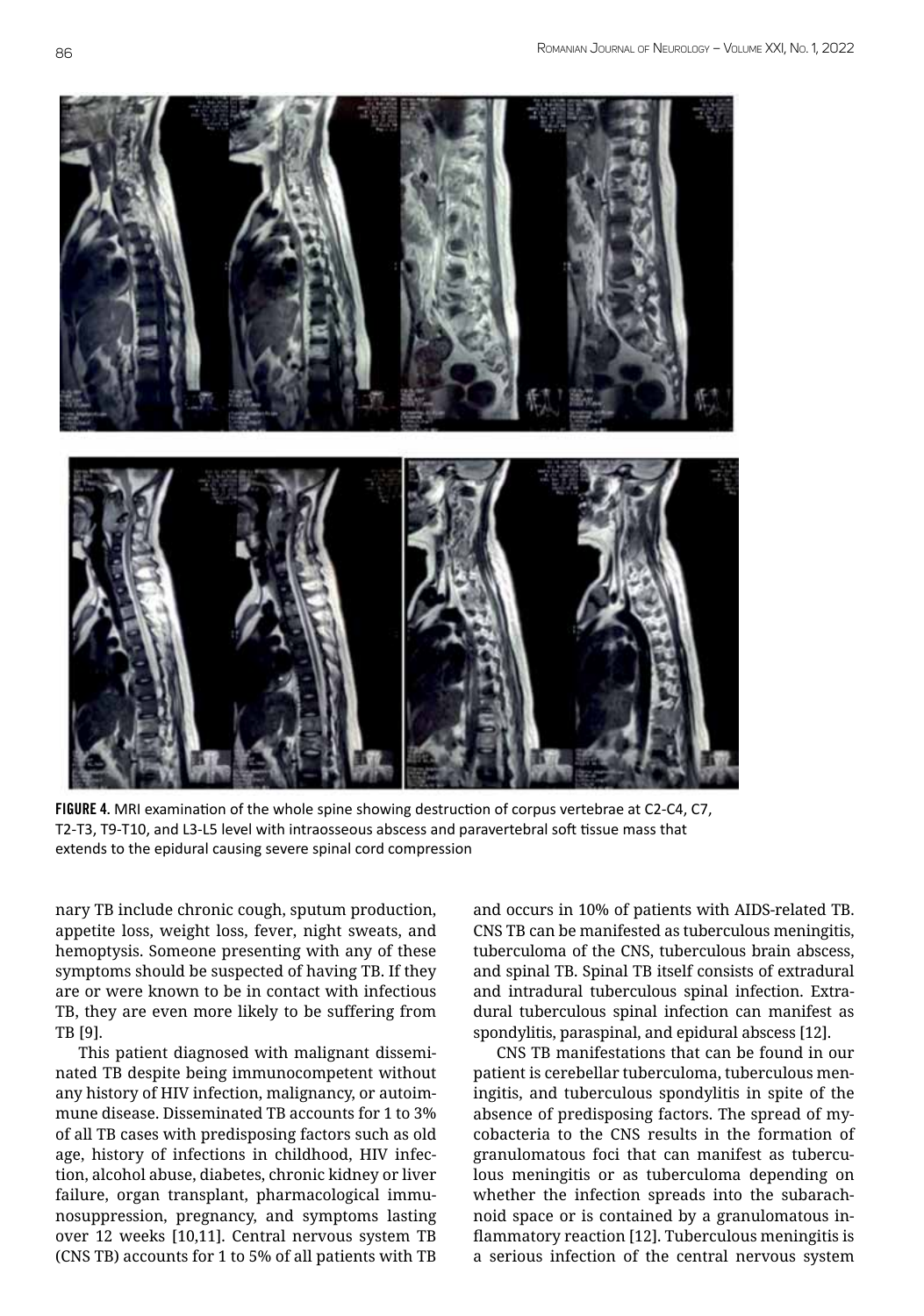

FIGURE 5. Cervical radiograph post-surgery

(CNS) that primarily affects the brain parenchyma, meninges, and spinal cord. Neuroimaging features of tuberculous meningitis include leptomeningeal and basal cisternal enhancement, hydrocephalus, periventricular infarctions, and tuberculoma [13]. In patients with tuberculous meningitis, nonspecific symptoms like fever, headache, fatigue, malaise, anorexia, and myalgia can be found lasting between 2 to 8 weeks before symptoms of meningeal irritation, such as stiff neck with focal neurological deficits occur. Only 10% of the patients have previous TB infection and 30 to 50% of the patients have active pulmonary TB seen on chest x-ray. Pleocytosis, increased protein, and low sugar can be seen from the cerebrospinal fluid examination. Patients with tuberculoma or a tuberculous brain abscess may experience headaches, seizures, papilledema, or other indicators of elevated intracranial pressure, depending on where the infection is located [14].

Tuberculous spondylitis, or Pott disease, occurs in 1 to 5% of TB cases. The diagnosis of TB spondylitis is difficult since it requires a high level of clinical suspicion. Despite the fact that TB spondylitis has a low mortality rate, it is associated with higher morbidity rate because significant diagnostic delay results in severe bone abnormalities and neurological deficits. TB spondylitis most commonly affects the thoracic and thoracolumbar segments, causing vertebral bodies to be destroyed. Concomitant paraspinal abscesses and epidural involvement can be found in about 70% and 65% of the patients, respectively. Multifocal engagement and involvement of other segment are unusual [15]. Atypical presentation of TB spondylitis refers to patients who do not have the typical clinical characteristics of axial pain, constitutional symptoms, kyphosis, or normal radiological findings (paradiscal). Atypical radiographic patterns include concentrated vertebral collapse, isolated neural arch involvement, ivory vertebra, circumferential vertebral involvement, contiguous or skip vertebral lesions, and multifocal osseous involvement [16]. As seen in this case, the patient has atypical presentation of tuberculous spondylitis, showing a multilevel skipped lesion in the cervical, thoracal, and lumbal vertebrae.

Tuberculous pleurisy might manifest as an acute disease with a high fever or as a subacute or chronic illness with a low fever. Pleuritic chest discomfort (dry pleurisy) may be the first symptom, although breathlessness is the most common symptom produced by pleural effusion. Dullness on percussion and decreased breath sounds at the afflicted location are physical indications of effusion [9].

The patient was diagnosed with disseminated TB because of the presence of intracranial manifestations (cerebellar tuberculoma and tuberculous meningitis), bone manifestation (spondylitis TB), and pulmonary TB.

Complaints of weight loss, fever, headache, and nuchal rigidity supported the diagnosis of tubercu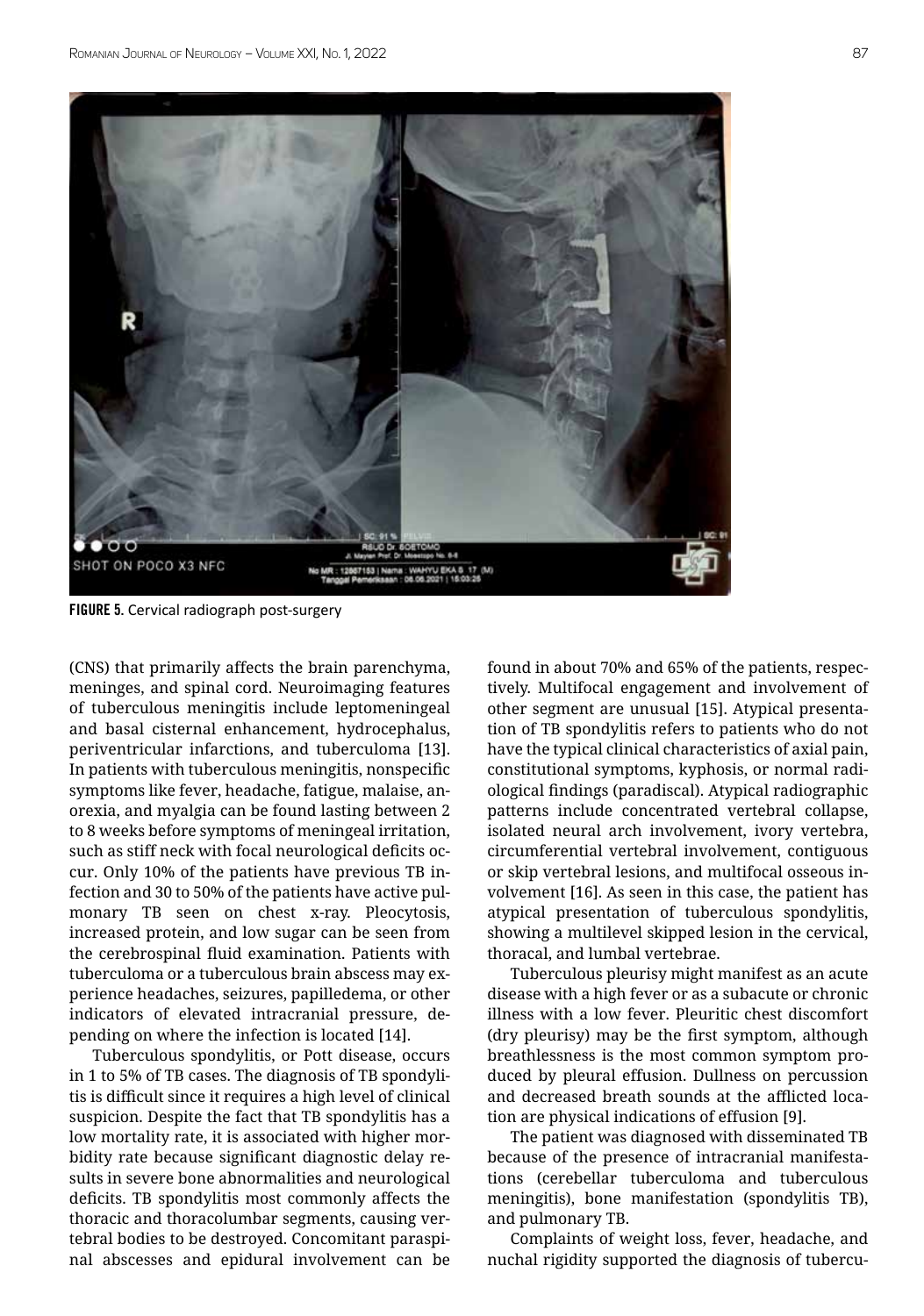lous meningitis, while cough and difficulty breathing showed symptoms of pulmonary TB. The diagnosis of spondylitis is supported by the weakness symptoms in the four extremities. The laboratory, radiology, and pathology examinations also support the diagnosis.

The diagnosis of spinal TB is based on the correlation of clinical and imaging findings, and it was verified by culture and sensitivity tests, Gene Xpert PCR testing, or histological evidences. Caseative necrosis, epithelioid cell granuloma, and Langhans giant cells are the typical histological hallmarks of TB, and they have been documented in 72 to 97% of cases [16].

Gene Xpert tissue biopsy showed that the sample was sensitive to rifampicin and pathology report from the resected tissue revealed abundant caseous necrosis accompanied by multinucleated giant cells, confirming the diagnosis of spondylitis TB.

The start of treatment is linked to a considerable improvement in outcomes. Anti-tuberculosis medication is the mainstay of tuberculous meningitis treatment. Treatment for TB must be sustained for at least 9 to 12 months. Isoniazid, rifampicin, pyrazinamide, streptomycin, and ethambutol are among the first-line anti-tuberculosis medicines used; treatment is separated into two phases: an intense (initial) phase and a maintenance phase. The anti-tuberculosis regimen in the intensive phase consists of a combination of four first-line drugs: isoniazid, rifampicin, streptomycin, and pyrazinamide. The intense phase will last two months. A two-drug regimen (isoniazid and rifampicin) is administered for 7 or 10 months in the continuation phase. To avoid the development of further resistance in multidrug-resistant TB, therapy with at least one susceptible injectable and at least three additional susceptible medicines is necessary. In disseminated TB with meningitis, pericarditis, and adrenal insufficiency, as well as disseminated TB with refractory hypoxemia, adjunct corticosteroid therapy can be administered [4,17].

Cervical collar brace was put on the patient. Oral rifampicin 450 mg, isoniazid 300 mg, pyrazinamide 1,000 mg, and ethambuthol 750 mg were given daily. One gram of streptomycin intramuscular injection were given for 2 months. Five mg of intravenous dexamethasone injection was given three times a day that tapered of weekly. Anterior cervical corpec-

*Conflict of interest:* none declared *Financial support:* none declared

tomy and fusion surgery was done on the patient and the patient was referred for physiotherapy.

Monitoring this case about skipped multilevel spondylitis in 6 month, every years to Five-year evaluated for patients about clinical finding and physical examination. Contrast-enhanced and diffusion-weighted magnetic resonance imaging can used when clinical deterioration. The principle of treatment is as same as typical cases [18]. For the management of extra-pulmonary TB (the bones and joints), duration treatment is extended to 9 months. Meantime, surgery is an efficient treatment for spinal TB patients with manifestations of neurological deficits, kyphotic deformity, or large abscesses. Patients with skip non-contiguous lesions are vulnerable to create neurological complications indicating a high need of surgical medication. Identification of non-contiguous spinal TB can influence the plan for surgical intervention decisions [19–21]. Following clinical history and physical examination, trials of anti-TB medication and the use of spinal MRI and Bone CT scan have played an essential role in the early diagnosis and prompt treatment that will significantly increase outcome of patients.

#### Conclusion

Dissemination of *M. tuberculosis* into the central nervous system often has a late presentation, resulting in late diagnosis and treatment that significantly impair the patient's quality of life. CNS TB is a rare manifestation of disseminated TB, making the diagnosis often difficult and requires a high clinical suspicion. Its clinical symptoms and radiologic findings might also be mistaken for those of other diseases. Prompt diagnosis and treatment are needed to prevent morbidity and other neurological complications in order to improve the patient's quality of life.

Competing interests

No competing interests were disclosed. **Conflict of interest** 

The authors declare no conflict of interest, financial or otherwise.

**Acknowledgements** 

Declared none.

**Ethical approval**: The patient has given permission and informed consent for the publication of this case report.